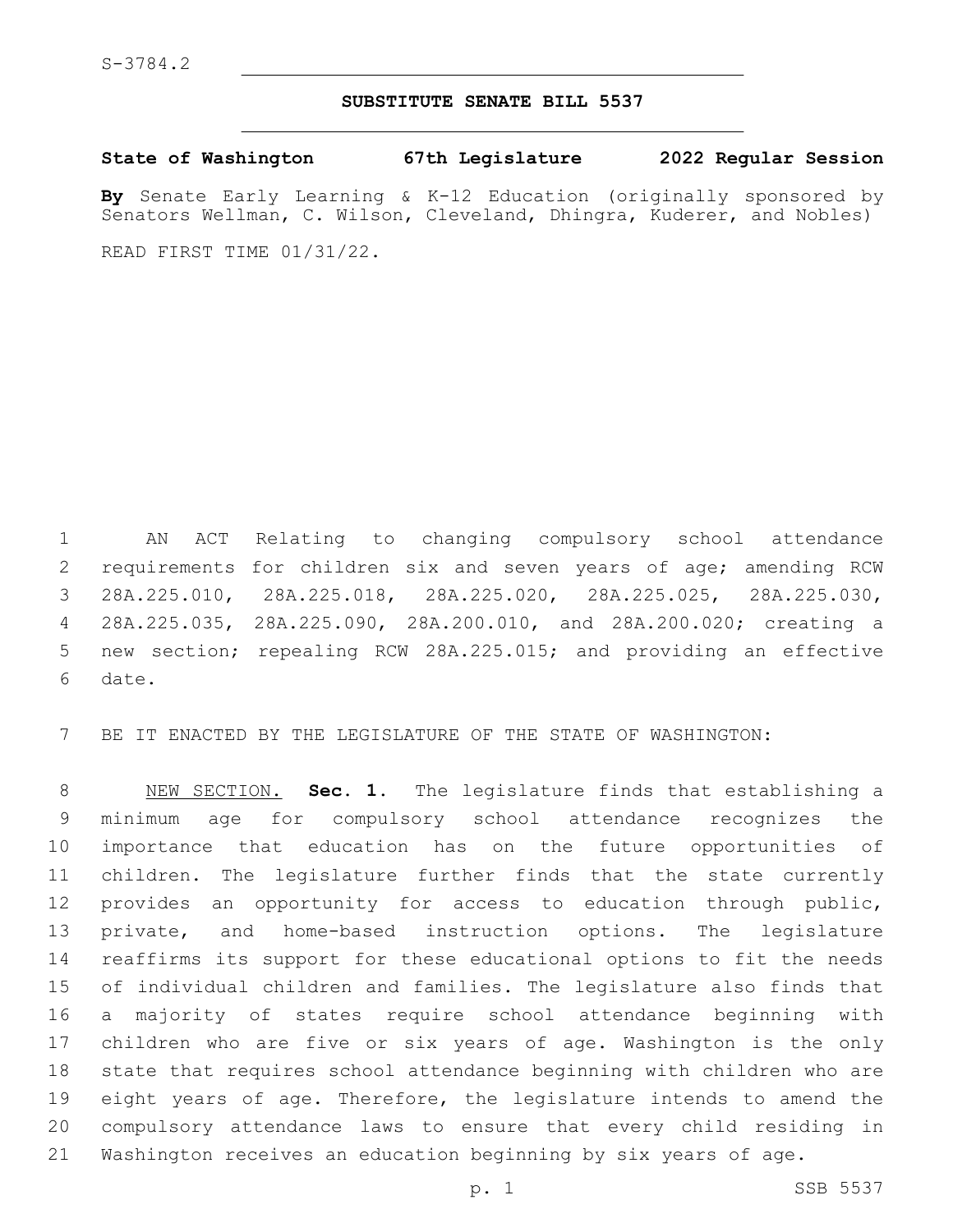**Sec. 2.** RCW 28A.225.010 and 2017 3rd sp.s. c 6 s 630 are each 2 amended to read as follows:

 (1) All parents in this state of any child ((eight)) six years of age and under ((eighteen)) 18 years of age shall cause such child to attend either the public school of the district in which the child resides or another public school in the state and such child shall have the responsibility to and therefore shall attend for the full 8 time when such school may be in session unless:

 (a) The child is attending an approved private school for the same time or is enrolled in an extension program as provided in RCW 11 28A.195.010(4);

 (b) The child is receiving home-based instruction as provided in 13 subsection (4) of this section;

 (c) The child is attending an education center as provided in 15 chapter 28A.205 RCW;

 (d) The school district superintendent of the district in which the child resides shall have excused such child from attendance because the child is physically or mentally unable to attend school, is attending a residential school operated by the department of social and health services or the department of children, youth, and families, is incarcerated in an adult correctional facility, or has been temporarily excused upon the request of his or her parents for purposes agreed upon by the school authorities and the parent: PROVIDED, That such excused absences shall not be permitted if deemed to cause a serious adverse effect upon the student's educational progress: PROVIDED FURTHER, That students excused for such temporary absences may be claimed as full-time equivalent students to the extent they would otherwise have been so claimed for the purposes of RCW 28A.150.250 and 28A.150.260 and shall not affect school district compliance with the provisions of RCW 28A.150.220;

 (e) The child is excused from school subject to approval by the student's parent for a reason of faith or conscience, or an organized activity conducted under the auspices of a religious denomination, church, or religious organization, for up to two days per school year without any penalty. Such absences may not mandate school closures. Students excused for such temporary absences may be claimed as full- time equivalent students to the extent they would otherwise have been so claimed for the purposes of RCW 28A.150.250 and 28A.150.260 and may not affect school district compliance with the provisions of RCW 28A.150.220; or40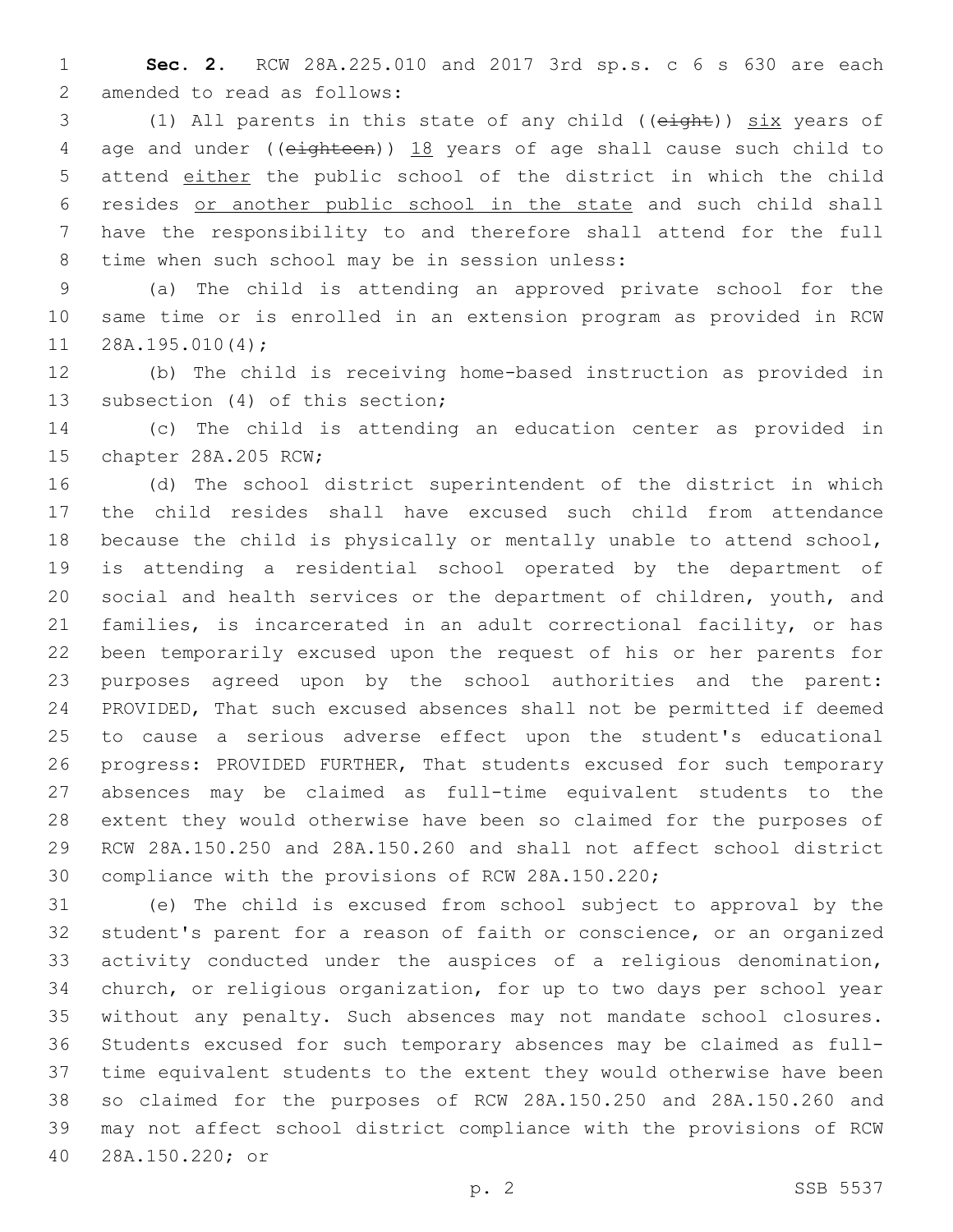(f) The child is ((sixteen)) 16 years of age or older and:

 (i) The child is regularly and lawfully employed and either the parent agrees that the child should not be required to attend school 4 or the child is emancipated in accordance with chapter 13.64 RCW;

 (ii) The child has already met graduation requirements in accordance with state board of education rules and regulations; or

 (iii) The child has received a certificate of educational competence under rules and regulations established by the state board 9 of education under RCW 28A.305.190.

10 (2) ((A)) For the purposes of this chapter, parent ((for the 11 purpose of this chapter)) means a parent, quardian, or person having 12 legal custody of a child.

 (3) ((An)) For the purposes of this chapter and chapter 28A.200 14 RCW, approved private school ((for the purposes of this chapter and 15 chapter 28A.200 RCW)) shall be one approved under regulations established by the state board of education pursuant to RCW 17 28A.305.130.

 (4) For the purposes of this chapter and chapter 28A.200 RCW, instruction shall be home-based if it consists of planned and supervised instructional and related educational activities, including a curriculum and instruction in the basic skills of occupational education, science, mathematics, language, social studies, history, health, reading, writing, spelling, and the development of an appreciation of art and music, provided for a number of hours equivalent to the total annual program hours per grade level established for approved private schools under RCW 28A.195.010 and 28A.195.040 and if such activities are:

 (a) Provided by a parent who is instructing his or her child only and are supervised by a certificated person. A certificated person for purposes of this chapter and chapter 28A.200 RCW shall be a person certified under chapter 28A.410 RCW. For purposes of this section, "supervised by a certificated person" means: The planning by the certificated person and the parent of objectives consistent with this subsection; a minimum each month of an average of one contact hour per week with the child being supervised by the certificated person; and evaluation of such child's progress by the certificated person. The number of children supervised by the certificated person 38 shall not exceed ((thirty)) 30 for purposes of this subsection; or

 (b) Provided by a parent who is instructing his or her child only 40 and who has either earned ((forty-five)) 45 college-level quarter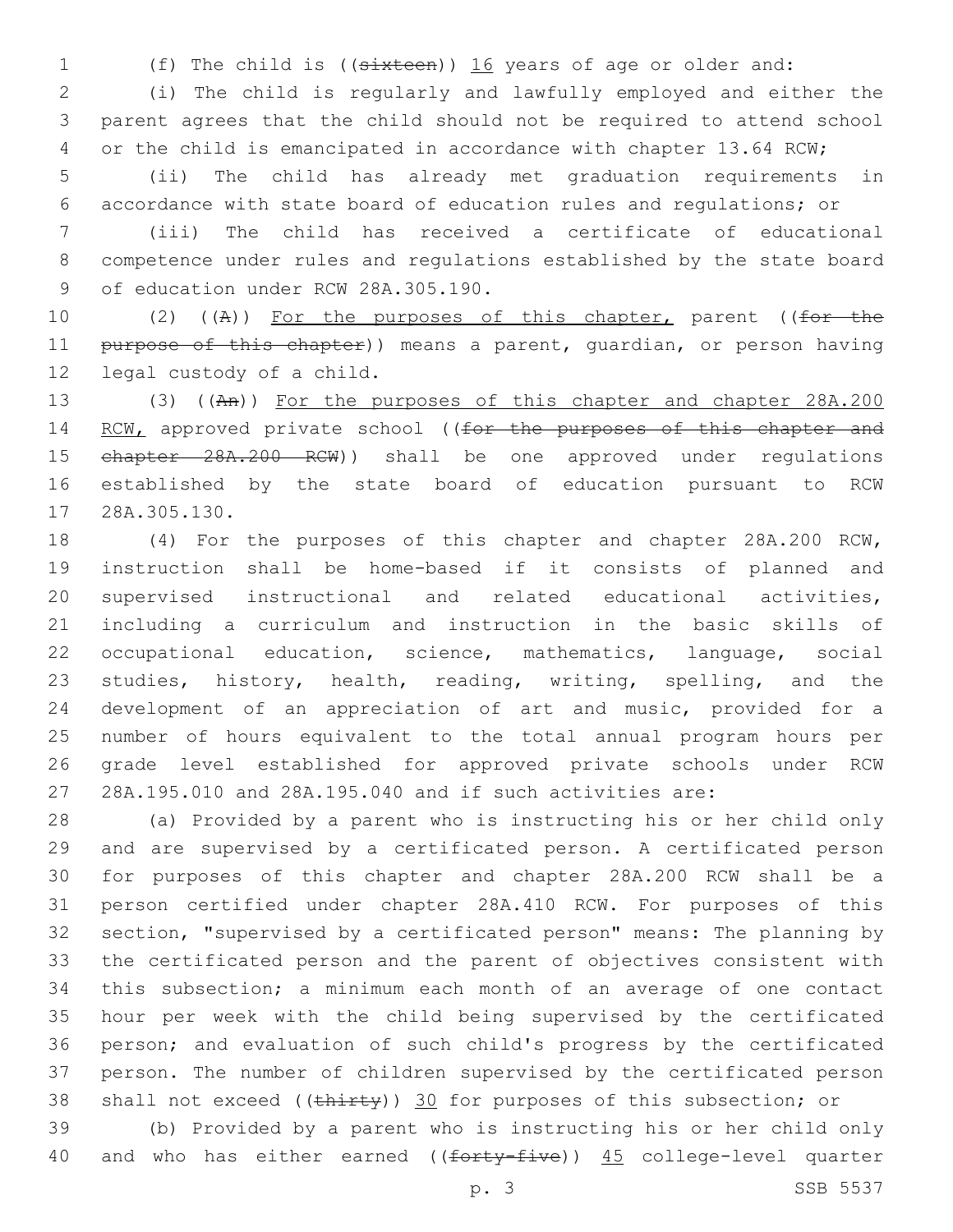credit hours or its equivalent in semester hours or has completed a course in home-based instruction at a postsecondary institution or a vocational-technical institute; or3

 (c) Provided by a parent who is deemed sufficiently qualified to provide home-based instruction by the superintendent of the local 6 school district in which the child resides.

 (5) The legislature recognizes that home-based instruction is less structured and more experiential than the instruction normally provided in a classroom setting. Therefore, the provisions of subsection (4) of this section relating to the nature and quantity of instructional and related educational activities shall be liberally 12 construed.

 **Sec. 3.** RCW 28A.225.018 and 2016 c 205 s 3 are each amended to read as follows:14

 (1) Except as provided in subsection (2) of this section, in the event that a child in elementary school is required to attend school 17 under RCW 28A.225.010 (( $\theta$  28A.225.015(1)) and has five or more excused absences in a single month during the current school year, or 19 (( $t_{en}$ )) 10 or more excused absences in the current school year, the school district shall schedule a conference or conferences with the parent and child at a time reasonably convenient for all persons included for the purpose of identifying the barriers to the child's regular attendance, and the supports and resources that may be made available to the family so that the child is able to regularly attend school. If a regularly scheduled parent-teacher conference day is to 26 take place within  $((\text{thi}r\text{t}y))$  30 days of the absences, the school district may schedule this conference on that day. To satisfy the requirements of this section, the conference must include at least one school district employee such as a nurse, counselor, social worker, teacher, or community human services provider, except in those instances regarding the attendance of a child who has an individualized education program or a plan developed under section 504 of the rehabilitation act of 1973, in which case the reconvening of the team that created the program or plan is required.

 (2) A conference pursuant to subsection (1) of this section is not required in the event of excused absences for which prior notice has been given to the school or a doctor's note has been provided and an academic plan is put in place so that the child does not fall 39 behind.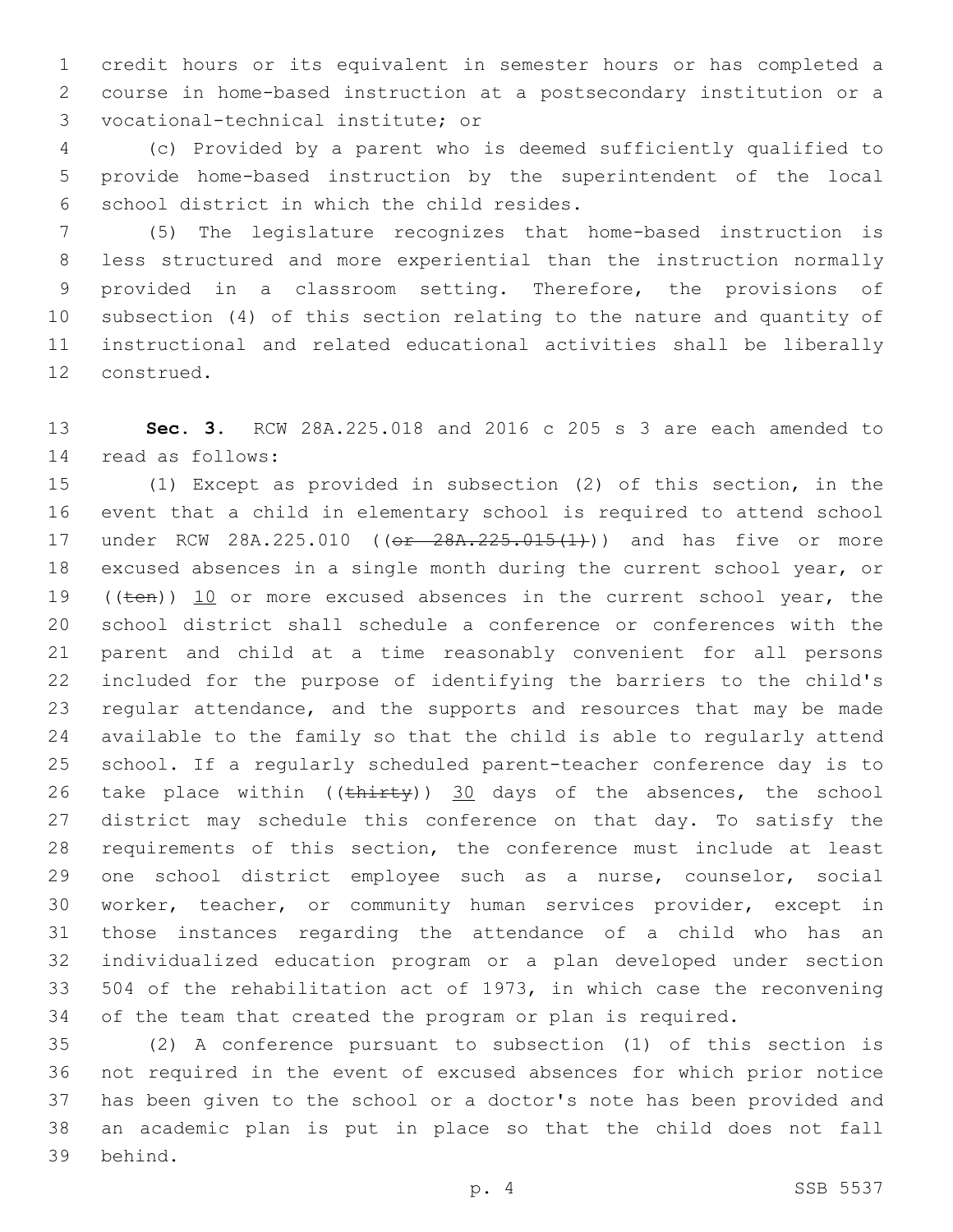(3) The requirements in this section created by this act take effect August 1, 2022. However, the requirements in this section created by this act take effect August 1, 2023, if a local school district board of directors determines that it is unable to comply with the August 1, 2022, date. Local school district boards of directors who make this determination and consequently delay the effective date of the requirements in this section created by this 8 act for their district, must inform the office of the superintendent of public instruction of their determination.

 **Sec. 4.** RCW 28A.225.020 and 2021 c 119 s 9 are each amended to read as follows:11

 (1) If a child required to attend school under RCW 28A.225.010 fails to attend school without valid justification, the public school 14 in which the child is enrolled shall:

 (a) Inform the child's parent by a notice in writing or by telephone whenever the child has failed to attend school after one unexcused absence within any month during the current school year. School officials shall inform the parent of the potential consequences of additional unexcused absences. If the parent is not fluent in English, the school must make reasonable efforts to provide this information in a language in which the parent is fluent;

 (b) Schedule a conference or conferences with the parent and child at a time reasonably convenient for all persons included for the purpose of analyzing the causes of the child's absences after three unexcused absences within any month during the current school year. If a regularly scheduled parent-teacher conference day is to 27 take place within  $((\text{thirty}))$  30 days of the third unexcused absence, then the school district may schedule this conference on that day. If the child's parent does not attend the scheduled conference, the conference may be conducted with the student and school official. However the parent shall be notified of the steps to be taken to 32 eliminate or reduce the child's absence; and

 (c) At some point after the second and before the seventh unexcused absence, take data-informed steps to eliminate or reduce 35 the child's absences.

 (i) In middle school and high school, these steps must include application of the Washington assessment of the risks and needs of students (WARNS) or other assessment by a school district's designee 39 under RCW 28A.225.026.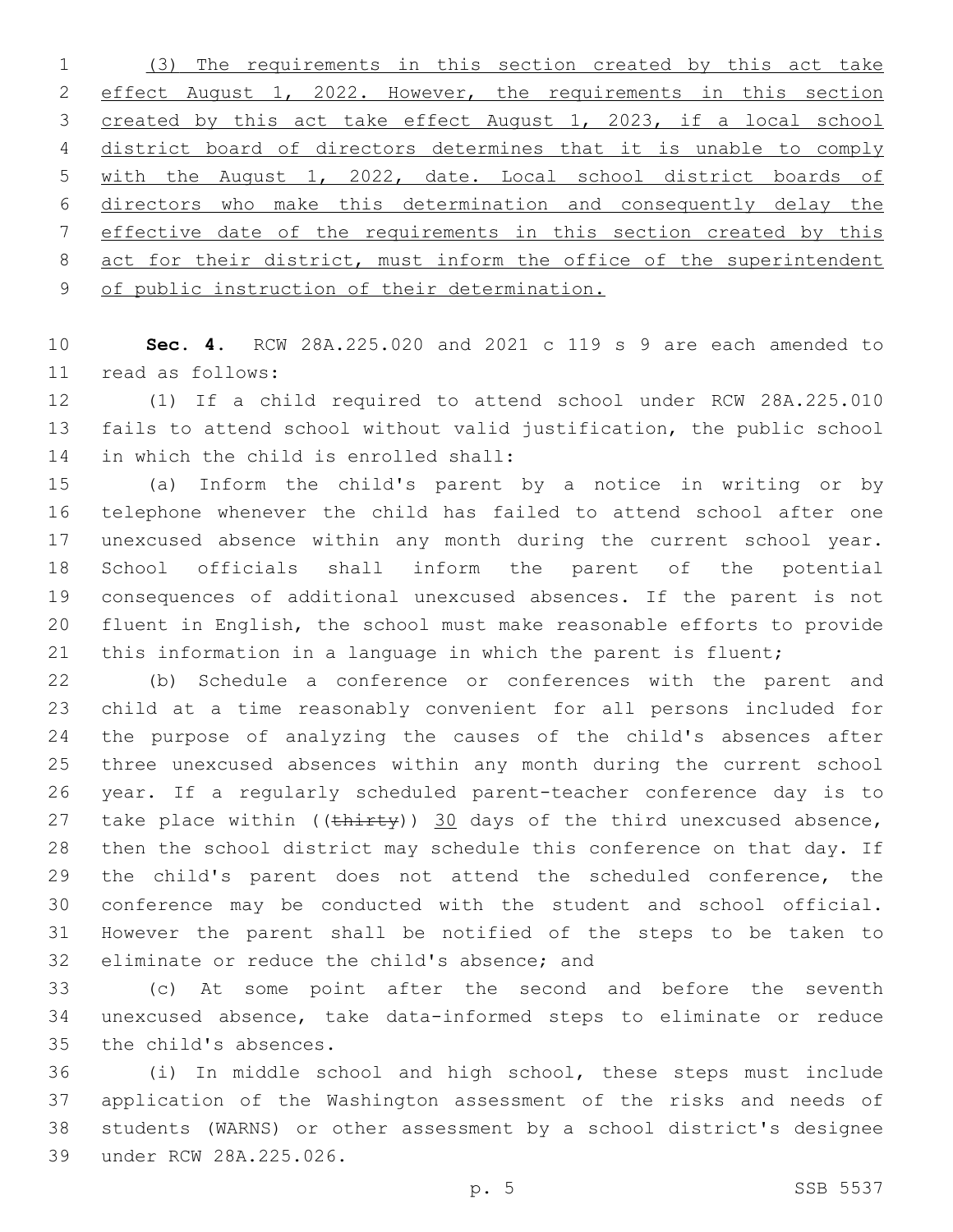(ii) For any child with an existing individualized education plan or 504 plan, these steps must include the convening of the child's individualized education plan or 504 plan team, including a behavior specialist or mental health specialist where appropriate, to consider 5 the reasons for the absences. If necessary, and if consent from the parent is given, a functional behavior assessment to explore the function of the absence behavior shall be conducted and a detailed behavior plan completed. Time should be allowed for the behavior plan to be initiated and data tracked to determine progress.

 (iii) With respect to any child, without an existing individualized education plan or 504 plan, reasonably believed to have a mental or physical disability or impairment, these steps must include informing the child's parent of the right to obtain an appropriate evaluation at no cost to the parent to determine whether the child has a disability or impairment and needs accommodations, related services, or special education services. This includes children with suspected emotional or behavioral disabilities as defined in WAC 392-172A-01035. If the school obtains consent to conduct an evaluation, time should be allowed for the evaluation to be completed, and if the child is found to be eligible for special education services, accommodations, or related services, a plan 22 developed to address the child's needs.

 (iv) These steps must include, where appropriate, providing an available approved best practice or research-based intervention, or both, consistent with the WARNS profile or other assessment, if an assessment was applied, adjusting the child's school program or school or course assignment, providing more individualized or remedial instruction, providing appropriate vocational courses or work experience, referring the child to a community engagement board, requiring the child to attend an alternative school or program, or assisting the parent or child to obtain supplementary services that might eliminate or ameliorate the cause or causes for the absence 33 from school.

 (2) For purposes of this chapter, an "unexcused absence" means 35 that a child:

 (a)(i) Has failed to attend the majority of hours or periods in an average school day or has failed to comply with a more restrictive 38 school district policy; and

 (ii) Has failed to meet the school district's policy for excused 40 absences; or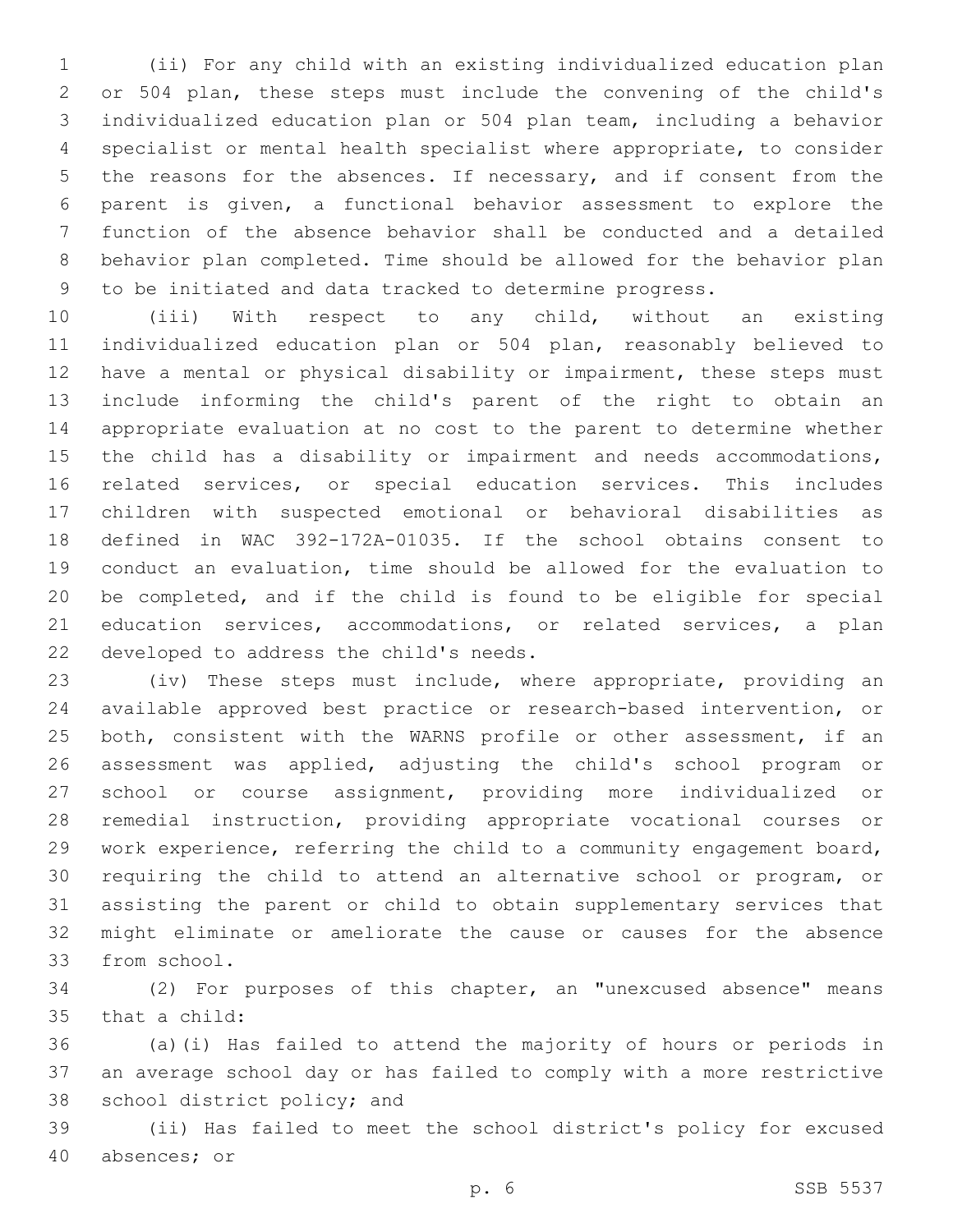(b) Has failed to comply with alternative learning experience program attendance requirements as described by the superintendent of 3 public instruction.

 (3) If a child transfers from one school district to another during the school year, the receiving school or school district shall include the unexcused absences accumulated at the previous school or 7 from the previous school district for purposes of this section( $(\tau)$ ) 8 and RCW 28A.225.030((, and 28A.225.015)). The sending school district shall provide this information to the receiving school, together with a copy of any previous assessment as required under subsection (1)(c) of this section, history of any best practices or researched-based intervention previously provided to the child by the child's sending 13 school district, and a copy of the most recent truancy information including any online or written acknowledgment by the parent and child, as provided for in RCW 28A.225.005. All school districts must use the standard choice transfer form for releasing a student to a nonresident school district for the purposes of accessing an 18 alternative learning experience program.

 (4) The requirements in this section created by this act take 20 effect August 1, 2022. However, the requirements in this section 21 created by this act take effect August 1, 2023, if a local school district board of directors determines that it is unable to comply 23 with the August 1, 2022, date. Local school district boards of directors who make this determination and consequently delay the 25 effective date of the requirements in this section created by this 26 act for their district, must inform the office of the superintendent 27 of public instruction of their determination.

 **Sec. 5.** RCW 28A.225.025 and 2021 c 119 s 10 are each amended to 29 read as follows:

 (1) For purposes of this chapter, "community engagement board" means a board established pursuant to a memorandum of understanding between a juvenile court and a school district and composed of members of the local community in which the child attends school. Community engagement boards must include members who receive training regarding the identification of barriers to school attendance, the use of the Washington assessment of the risks and needs of students (WARNS) or other assessment tools to identify the specific needs of individual children, cultural responsive interactions, trauma-informed approaches to discipline, evidence-based treatments that

p. 7 SSB 5537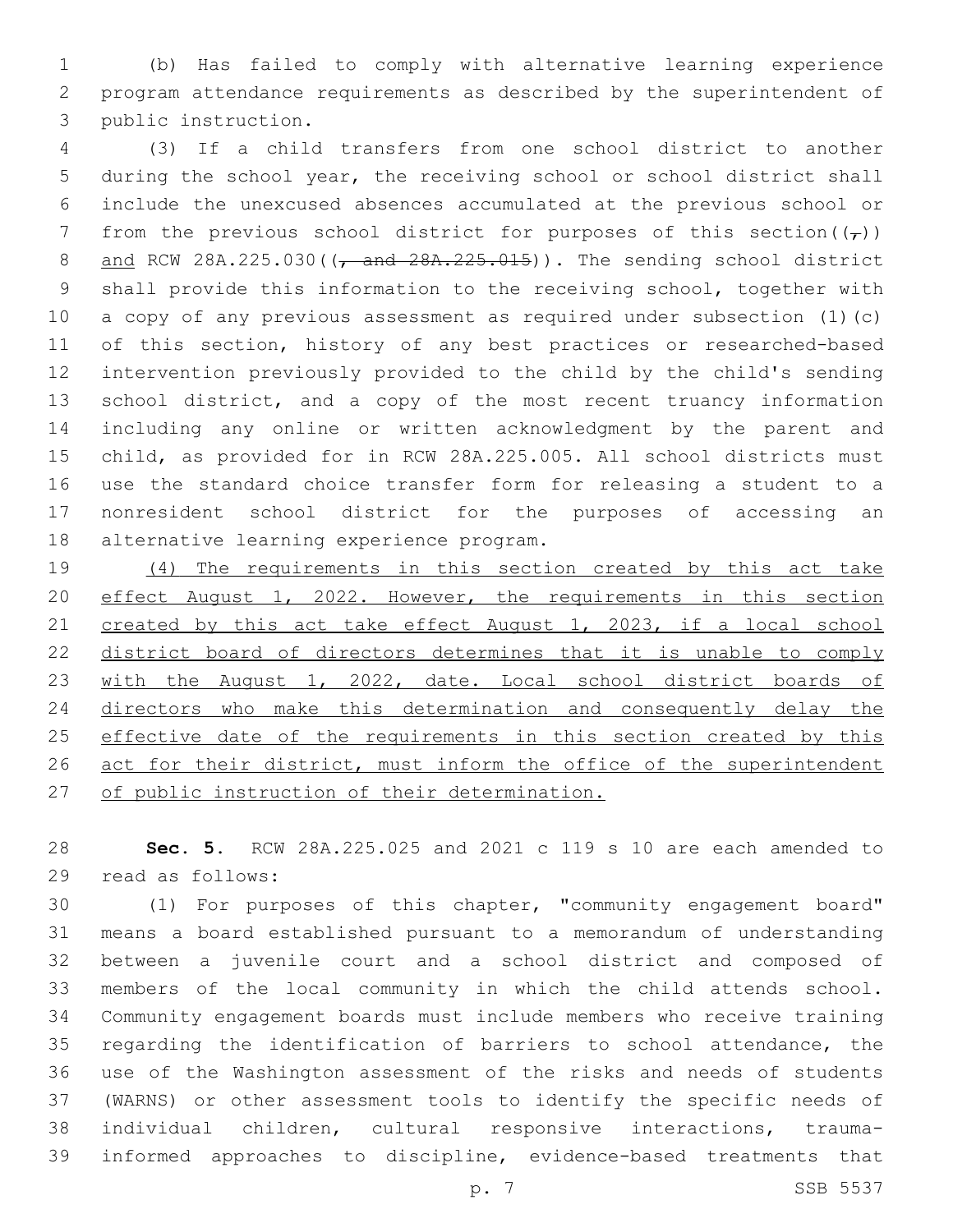have been found effective in supporting at-risk youth and their families, and the specific services and treatment available in the particular school, court, community, and elsewhere. Duties of a community engagement board shall include, but not be limited to: Identifying barriers to school attendance, recommending methods for improving attendance such as connecting students and their families with community services, culturally appropriate promising practices, 8 and evidence-based services such as functional family therapy, suggesting to the school district that the child enroll in another school, an alternative education program, an education center, a skill center, a dropout prevention program, or another public or private educational program, or recommending to the juvenile court that a juvenile be offered the opportunity for placement in a HOPE center or crisis residential center, if appropriate.

 (2) The legislature finds that utilization of community engagement boards is the preferred means of intervention when preliminary methods to eliminate or reduce unexcused absences as required by RCW 28A.225.020 have not been effective in securing the child's attendance at school. The legislature intends to encourage and support the development and expansion of community engagement 21 boards. Operation of a ((school truancy)) community engagement board does not excuse a district from the obligation of filing a petition 23 within the requirements of RCW ((28A.225.015(3))) 28A.225.030.

 **Sec. 6.** RCW 28A.225.030 and 2021 c 119 s 7 are each amended to 25 read as follows:

26 (1) If a child under the age of ((seventeen)) 18 is required to attend school under RCW 28A.225.010 and if the actions taken by a school district under RCW 28A.225.020 are not successful in substantially reducing an enrolled student's absences from public school, after the child's seventh unexcused absence within any month during the current school year and not later than the 15th unexcused absence during the current school year the school district shall file a petition and supporting affidavit for a civil action with the 34 juvenile court ((alleging)). For a child who is six or seven years of age, the petition must allege a violation of RCW 28A.225.010 by the parent. For a child who is eight years of age and under the age of 17, the petition must allege a violation of RCW 28A.225.010: (a) By the parent; (b) by the child; or (c) by the parent and the child. The petition must include a list of all interventions that have been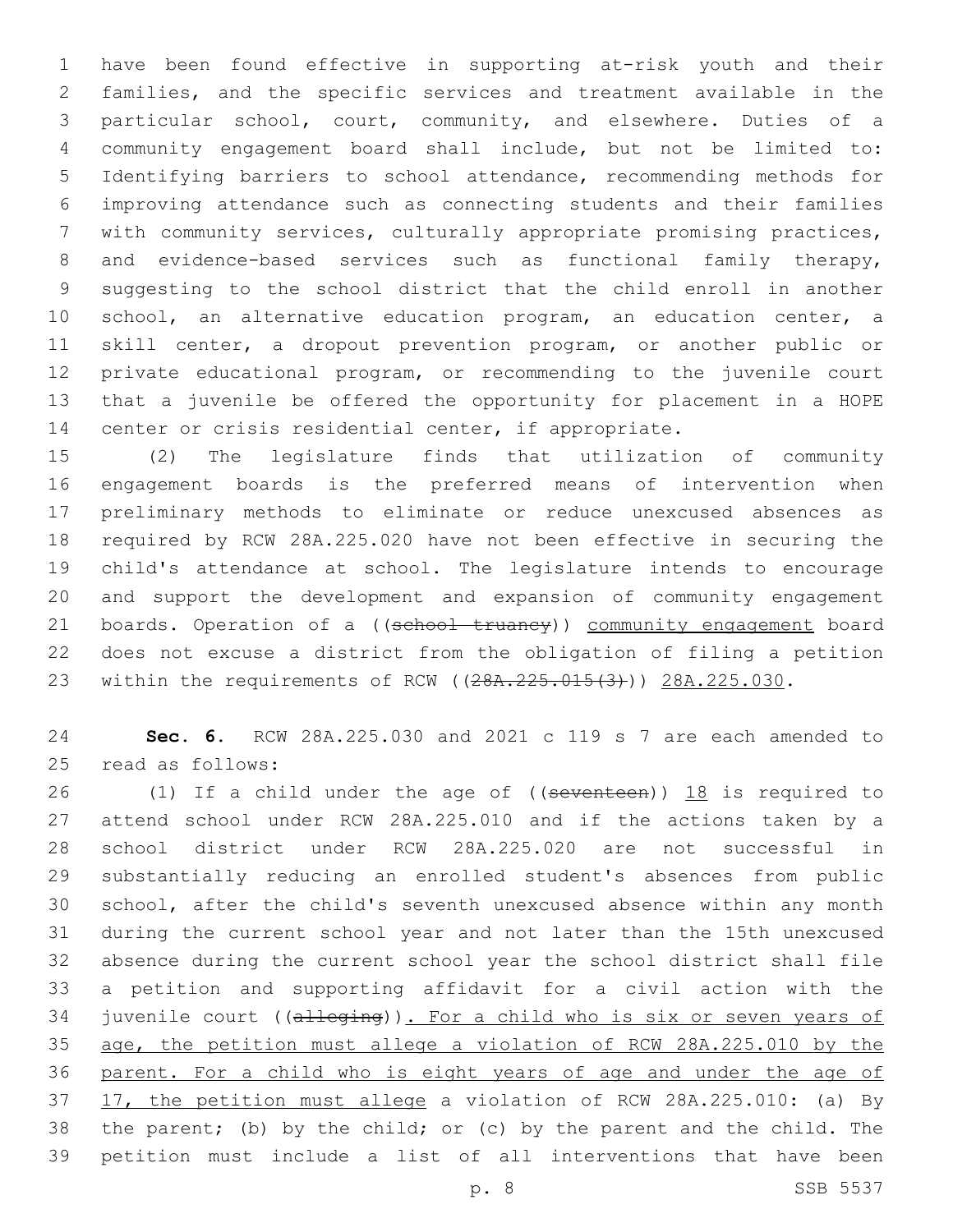attempted as set forth in RCW 28A.225.020, include a copy of any previous truancy assessment completed by the child's current school district, the history of approved best practices intervention or research-based intervention previously provided to the child by the child's current school district, and a copy of the most recent truancy information document provided to the parent, pursuant to RCW 28A.225.005. Except as provided in this subsection, no additional documents need be filed with the petition. Nothing in this subsection requires court jurisdiction to terminate when a child turns seventeen or precludes a school district from filing a petition for a child 11 that is seventeen years of age.

 (2) The district shall not later than the seventh unexcused 13 absence in a month:

14 (a) Enter into an agreement with  $((a))$  the student and parent 15 that establishes school attendance requirements;

16 (b) Refer  $((a))$  the student to a community engagement board as defined in RCW 28A.225.025. The community engagement board shall enter into an agreement with the student and parent that establishes school attendance requirements and take other appropriate actions to 20 reduce the child's absences; or

(c) File a petition under subsection (1) of this section.

 (3) The petition may be filed by a school district employee who 23 is not an attorney.

 (4) If the school district fails to file a petition under this section, the parent of a child with seven or more unexcused absences in any month during the current school year or upon the 15th unexcused absence during the current school year may file a petition with the juvenile court alleging a violation of RCW 28A.225.010.

 (5) Petitions filed under this section may be served by certified mail, return receipt requested. If such service is unsuccessful, or the return receipt is not signed by the addressee, personal service 32 is required.

 (6) The requirements in this section created by this act take effect August 1, 2022. However, the requirements in this section created by this act take effect August 1, 2023, if a local school district board of directors determines that it is unable to comply with the August 1, 2022, date. Local school district boards of directors who make this determination and consequently delay the effective date of the requirements in this section created by this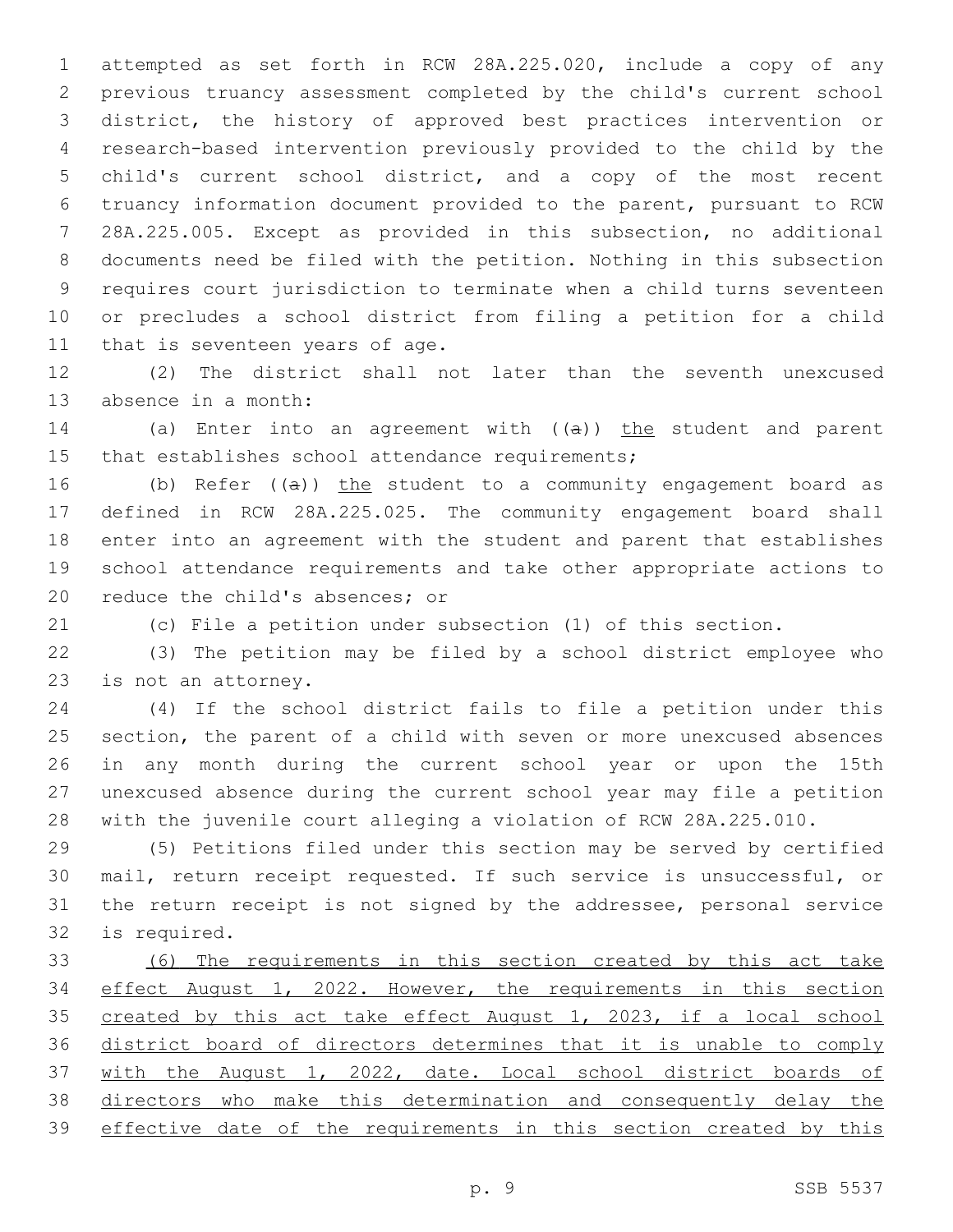## 1 act for their district, must inform the office of the superintendent

2 of public instruction of their determination.

 **Sec. 7.** RCW 28A.225.035 and 2021 c 119 s 14 are each amended to 4 read as follows:

 (1) A petition for a civil action under RCW 28A.225.030 ((or 28A.225.015)) shall consist of a written notification to the court 7 alleging that:

 (a) The child has unexcused absences as described in RCW 28A.225.030(1) during the current school year;9

 (b) Actions taken by the school district have not been successful in substantially reducing the child's absences from school; and

 (c) Court intervention and supervision are necessary to assist the school district or parent to reduce the child's absences from 14 school.

 (2) The petition shall set forth the name, date of birth, school, address, gender, race, and ethnicity of the child and the names and addresses of the child's parents, and shall set forth the languages in which the child and parent are fluent, whether there is an existing individualized education program, and the child's current 20 academic status in school.

 (3) The petition shall set forth facts that support the allegations in this section and shall generally request relief available under this chapter and provide information about what the 24 court might order under RCW 28A.225.090.

25 (4)(a) When a petition is filed under RCW 28A.225.030 ((or 26 28A.225.015)), it shall initially be stayed by the juvenile court, and the child and the child's parent must be referred to a community engagement board or other coordinated means of intervention as set forth in the memorandum of understanding under RCW 28A.225.026. The community engagement board must provide to the court a description of the intervention and prevention efforts to be employed to substantially reduce the child's unexcused absences, along with a 33 timeline for completion.

 (b) If a community engagement board or other coordinated means of intervention is not in place as required by RCW 28A.225.026, the juvenile court shall schedule a hearing at which the court shall 37 consider the petition.

 (5) When a referral is made to a community engagement board, the community engagement board must meet with the child, a parent, and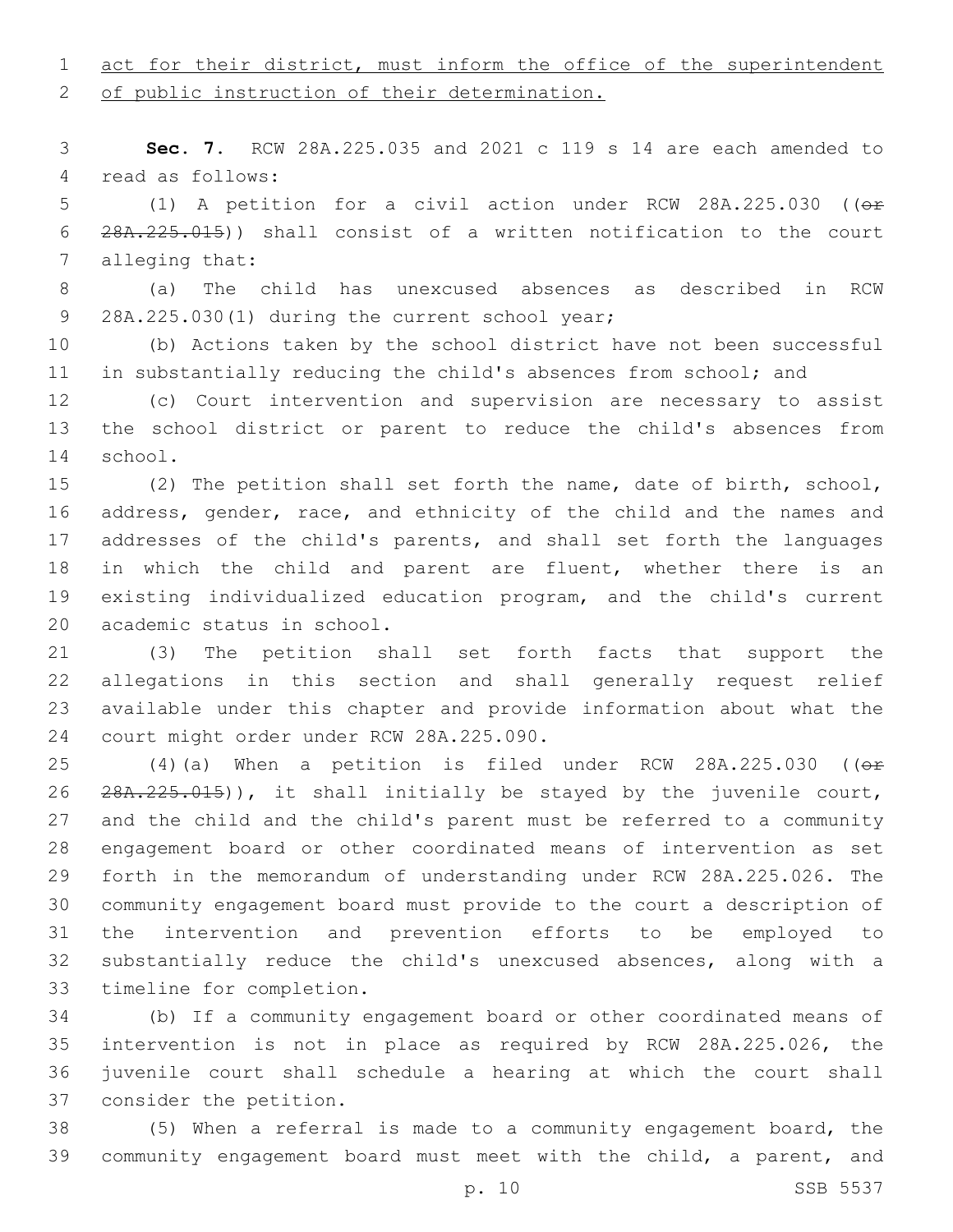the school district representative and enter into an agreement with the petitioner and respondent regarding expectations and any actions necessary to address the child's truancy within twenty days of the 4 referral. ((If the petition is based on RCW 28A.225.015, the)) A child who is six or seven years of age shall not be required to attend and the agreement under this subsection shall be between the community engagement board, the school district, and the child's parent. The court may permit the community engagement board or truancy prevention counselor to provide continued supervision over 10 the student, or parent if the petition ((is based on RCW 11 28A.225.015)) is for a child who is six or seven years of age.

 (6) If the community engagement board fails to reach an 13 agreement, or the parent or student does not comply with the agreement within the timeline for completion set by the community engagement board, the community engagement board shall return the 16 case to the juvenile court. The stay of the petition shall be lifted, and the juvenile court shall schedule a hearing at which the court 18 shall consider the petition.

 (7)(a) Notwithstanding the provisions in subsection (4)(a) of this section, a hearing shall not be required if other actions by the court would substantially reduce the child's unexcused absences. Such actions may include referral to an existing community engagement board, use of the Washington assessment of risks and needs of students (WARNS) or other assessment tools to identify the specific needs of individual children, the provision of community-based services, and the provision of evidence-based treatments that have been found to be effective in supporting at-risk youth and their families. When a juvenile court hearing is held, the court shall:

 (i) Separately notify the child, the parent of the child, and the school district of the hearing. If the parent is not fluent in English, notice should be provided in a language in which the parent is fluent as indicated on the petition pursuant to RCW 33 28A.225.030(1);

 (ii) Notify the parent and the child of their rights to present 35 evidence at the hearing; and

 (iii) Notify the parent and the child of the options and rights 37 available under chapter 13.32A RCW.

 (b) If the child is not provided with counsel, the advisement of rights must take place in court by means of a colloquy between the 40 court, the child if eight years old or older, and the parent.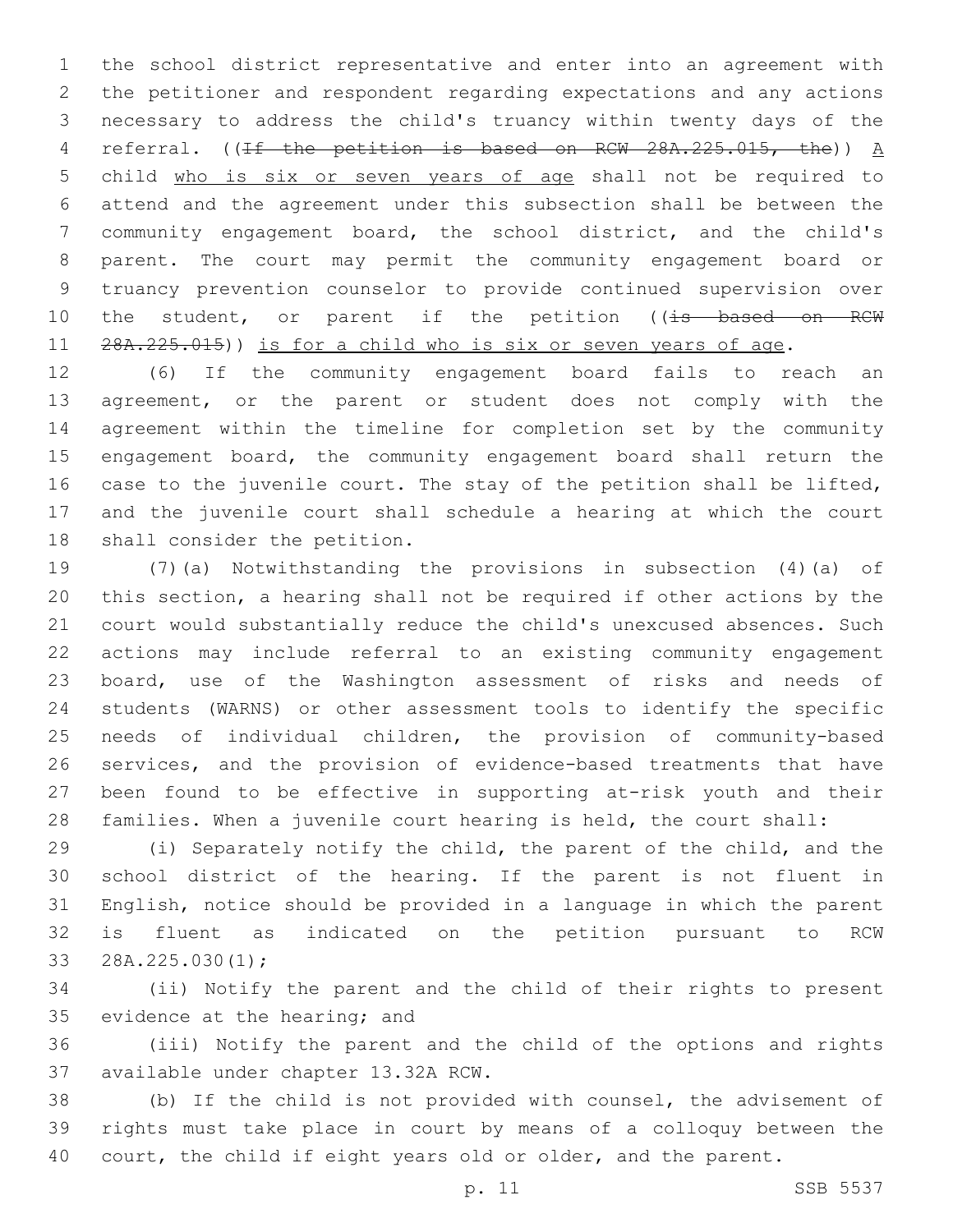(8)(a) The court may require the attendance of the child if eight years old or older, the parents, and the school district at any 3 hearing on a petition filed under RCW 28A.225.030.

 (b) The court may not issue a bench warrant for a child for failure to appear at a hearing on an initial truancy petition filed under RCW 28A.225.030. If there has been proper service, the court may instead enter a default order assuming jurisdiction under the terms specified in subsection (12) of this section.

 (9) A school district is responsible for determining who shall represent the school district at hearings on a petition filed under 11 RCW 28A.225.030 ((or 28A.225.015)).

 (10) The court may permit the first hearing to be held without requiring that either party be represented by legal counsel, and to be held without a guardian ad litem for the child under RCW 4.08.050. 15 At the request of the school district, the court shall permit a school district representative who is not an attorney to represent 17 the school district at any future hearings.

 (11) If the child is in a special education program or has a diagnosed mental or emotional disorder, the court shall inquire as to what efforts the school district has made to assist the child in 21 attending school.

 (12) If the allegations in the petition are established by a preponderance of the evidence, the court shall grant the petition and enter an order assuming jurisdiction to intervene for the period of 25 time determined by the court, after considering the facts alleged in the petition and the circumstances of the juvenile, to most likely cause the juvenile to return to and remain in school while the juvenile is subject to this chapter. In no case may the order expire before the end of the school year in which it is entered.

 (13)(a) If the court assumes jurisdiction, the school district shall periodically report to the court any additional unexcused absences by the child, actions taken by the school district, and an update on the child's academic status in school at a schedule 34 specified by the court.

 (b) The first report under this subsection (13) must be received no later than three months from the date that the court assumes 37 jurisdiction.

 (14) Community engagement boards and the courts shall coordinate, to the extent possible, proceedings and actions pertaining to children who are subject to truancy petitions and at-risk youth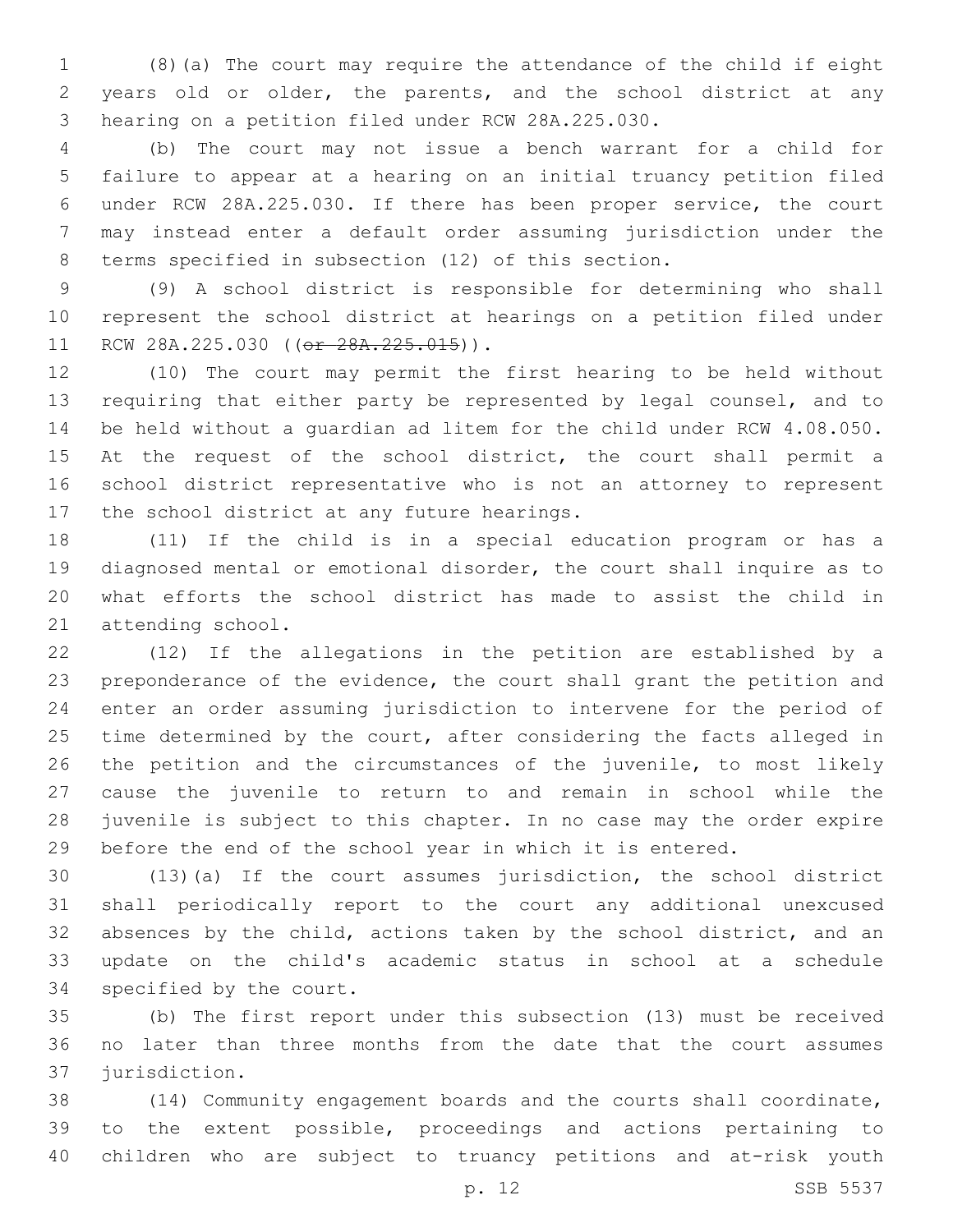petitions in RCW 13.32A.191 or child in need of services petitions in 2 RCW 13.32A.140.

 (15) If after a juvenile court assumes jurisdiction in one county the child relocates to another county, the juvenile court in the receiving county shall, upon the request of a school district or parent, assume jurisdiction of the petition filed in the previous 7 county.

 (16) The requirements in this section created by this act take 9 effect August 1, 2022. However, the requirements in this section created by this act take effect August 1, 2023, if a local school 11 district board of directors determines that it is unable to comply with the August 1, 2022, date. Local school district boards of 13 directors who make this determination and consequently delay the 14 effective date of the requirements in this section created by this 15 act for their district, must inform the office of the superintendent 16 of public instruction of their determination.

 **Sec. 8.** RCW 28A.225.090 and 2021 c 119 s 15 are each amended to 18 read as follows:

 (1) A court may order a child subject to a petition under RCW 20 28A.225.035 to do one or more of the following:

 (a) Attend the child's current school, and set forth minimum attendance requirements, which shall not consider a suspension day as 23 an unexcused absence;

 (b) If there is space available and the program can provide educational services appropriate for the child, order the child to attend another public school, an alternative education program, center, a skill center, dropout prevention program, or another public 28 educational program;

 (c) Attend a private nonsectarian school or program including an education center. Before ordering a child to attend an approved or certified private nonsectarian school or program, the court shall: (i) Consider the public and private programs available; (ii) find that placement is in the best interest of the child; and (iii) find that the private school or program is willing to accept the child and will not charge any fees in addition to those established by contract with the student's school district. If the court orders the child to enroll in a private school or program, the child's school district shall contract with the school or program to provide educational services for the child. The school district shall not be required to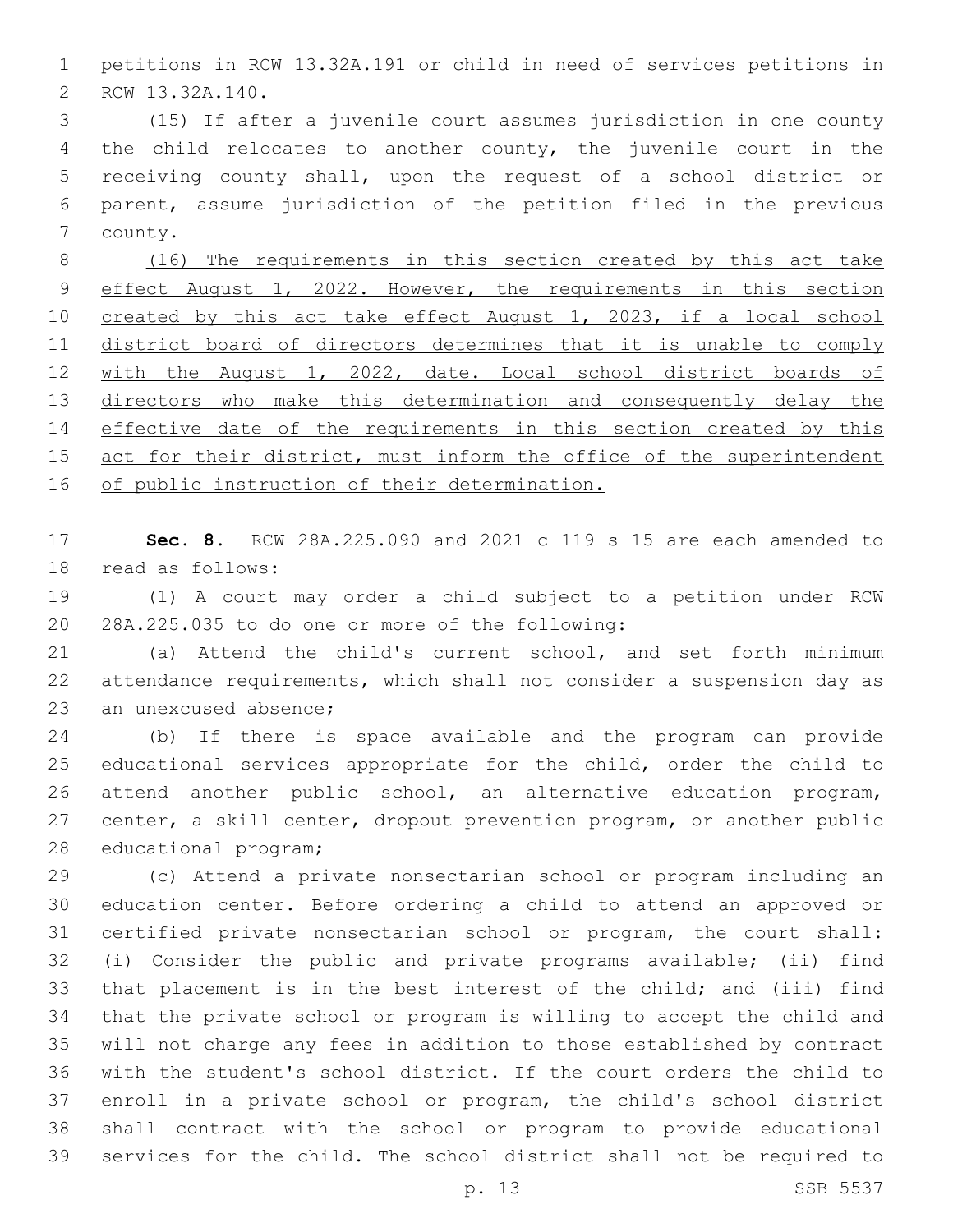contract for a weekly rate that exceeds the state general apportionment dollars calculated on a weekly basis generated by the child and received by the district. A school district shall not be required to enter into a contract that is longer than the remainder of the school year. A school district shall not be required to enter into or continue a contract if the child is no longer enrolled in the 7 district;

 (d) Submit to a substance abuse assessment if the court finds on the record that such assessment is appropriate to the circumstances and behavior of the child and will facilitate the child's compliance with the mandatory attendance law and, if any assessment, including a urinalysis test ordered under this subsection indicates the use of controlled substances or alcohol, order the minor to abstain from the unlawful consumption of controlled substances or alcohol and adhere to the recommendations of the substance abuse assessment at no 16 expense to the school; or

 (e) Submit to a mental health evaluation or other diagnostic evaluation and adhere to the recommendations of the drug assessment, at no expense to the school, if the court finds on the court records that such evaluation is appropriate to the circumstances and behavior of the child, and will facilitate the child's compliance with the 22 mandatory attendance law.

 (2) If the child fails to comply with the court order, the court 24 may impose:

25 (a) Community restitution;

(b) Nonresidential programs with intensive wraparound services;

 (c) A requirement that the child meet with a mentor for a 28 specified number of times; or

 (d) Other services and interventions that the court deems 30 appropriate.

 (3) Any parent violating any of the provisions of either RCW 32 28A.225.010( $\left(\frac{28A.225.015}{\sqrt{28A.225.015}}\right)$  or 28A.225.080 shall be fined not more 33 than (( $t$ wenty-five dollars))  $$25$  for each day of unexcused absence 34 from school. The court shall remit  $((f\text{iff}\psi))$  50 percent of the fine collected under this section to the child's school district. It shall be a defense for a parent charged with violating RCW 28A.225.010 to show that he or she exercised reasonable diligence in attempting to cause a child in his or her custody to attend school or that the child's school did not perform its duties as required in RCW 28A.225.020. The court may order the parent to provide community

p. 14 SSB 5537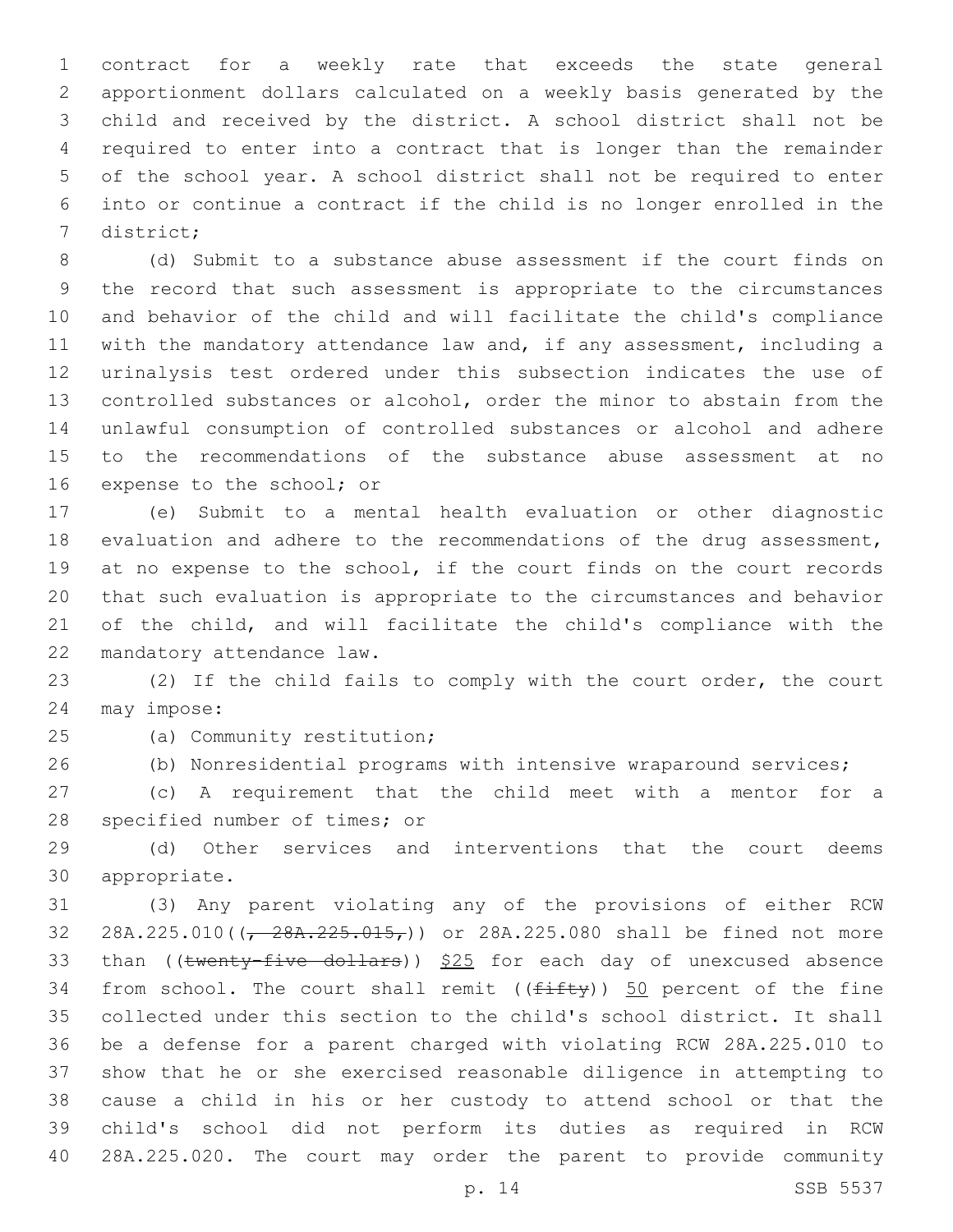restitution instead of imposing a fine. Any fine imposed pursuant to this section may be suspended upon the condition that a parent charged with violating RCW 28A.225.010 shall participate with the school and the child in a supervised plan for the child's attendance at school or upon condition that the parent attend a conference or conferences scheduled by a school for the purpose of analyzing the 7 causes of a child's absence.

 (4) If a child continues to be truant after entering into a court-approved order with the community engagement board under RCW 28A.225.035, the juvenile court shall find the child in contempt, and the court may impose alternatives to detention consistent with best 12 practice models for reengagement with school.

 (5) Nothing in this section shall be construed to limit the court's inherent contempt power or curtail its exercise.

 (6) Subsections (1), (2), and (4) of this section shall not apply to a six or seven year old child required to attend public school 17 under RCW ((28A.225.015)) 28A.225.010.

 **Sec. 9.** RCW 28A.200.010 and 2019 c 252 s 109 are each amended to 19 read as follows:

 (1) Each parent whose child is receiving home-based instruction under RCW 28A.225.010(4) shall have the duty, beginning when the 22 child is six years of age, to:

 (a) File annually a signed declaration of intent that he or she is planning to cause his or her child to receive home-based instruction. The statement shall include the name and age of the child, shall specify whether a certificated person will be supervising the instruction, and shall be written in a format prescribed by the superintendent of public instruction. Each parent shall file the statement by September 15th of the school year or within two weeks of the beginning of any public school quarter, trimester, or semester with the superintendent of the public school district within which the parent resides or the district that accepts the transfer, and the student shall be deemed a transfer student of the nonresident district. Parents may apply for transfer under RCW 28A.225.220; and

 (b) Ensure that test scores or annual academic progress assessments and immunization records, together with any other records that are kept relating to the instructional and educational activities provided, are forwarded to any other public or private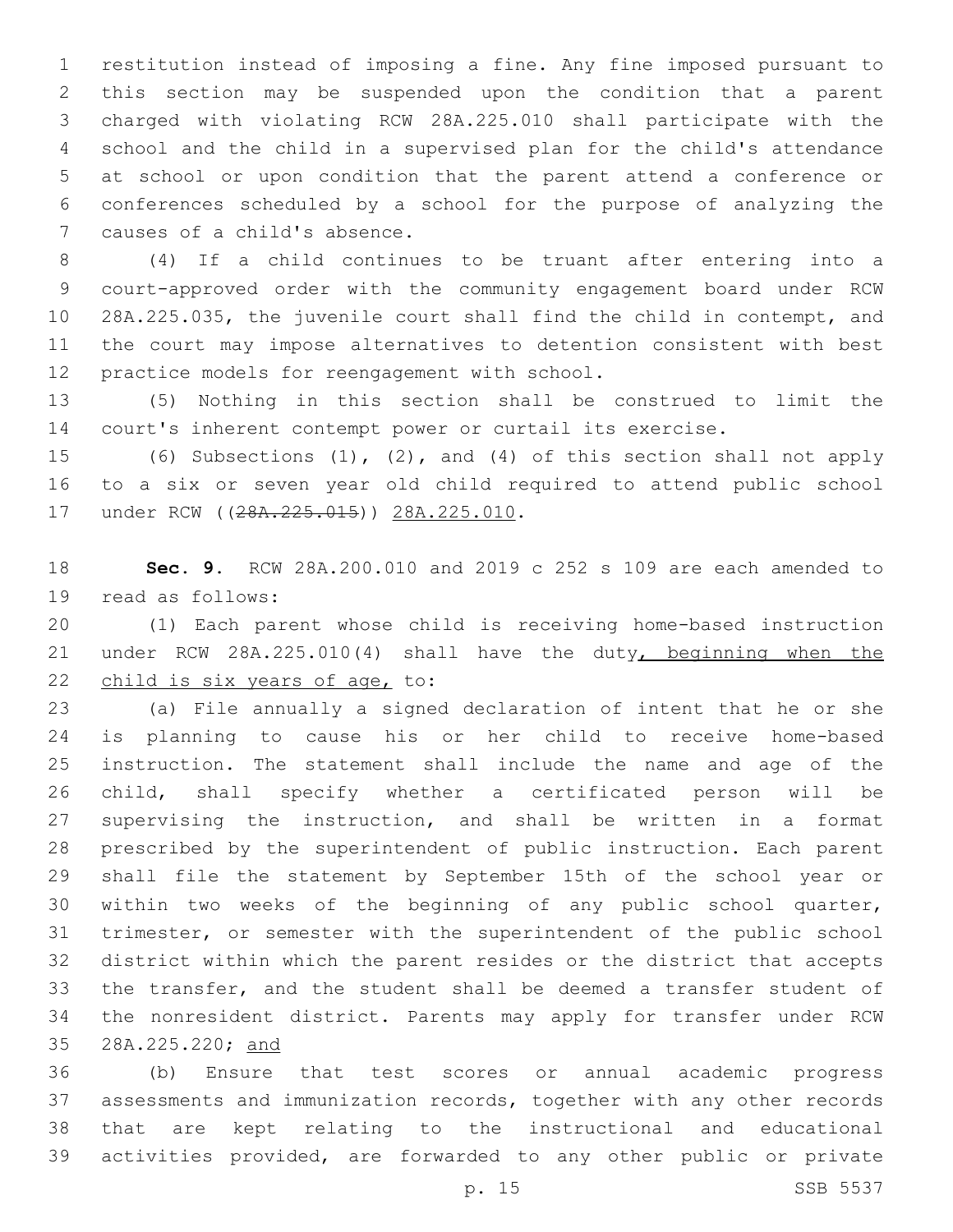school to which the child transfers. At the time of a transfer to a public school, the superintendent of the local school district in which the child enrolls may require a standardized achievement test to be administered and shall have the authority to determine the appropriate grade and course level placement of the child after 6 consultation with parents and review of the child's records ( $($ ; and

 $7 \left( e \right)$  Ensure) :

 (2) Each parent whose child is receiving home-based instruction as defined in RCW 28A.225.010, and is eight years old or older shall have the duty to ensure that a standardized achievement test approved by the state board of education is administered annually to the child by a qualified individual or that an annual assessment of the student's academic progress is written by a certificated person who is currently working in the field of education. The state board of education shall not require these children to meet the student learning goals, learn the state learning standards, or take the assessments under RCW 28A.655.070. The standardized test administered or the annual academic progress assessment written shall be made a part of the child's permanent records. If, as a result of the annual test or assessment, it is determined that the child is not making reasonable progress consistent with his or her age or stage of development, the parent shall make a good faith effort to remedy any 23 deficiency.

24 ( $(\frac{1}{2})$ ) (3) Failure of a parent to comply with the duties in this section shall be deemed a failure of such parent's child to attend school without valid justification under RCW 28A.225.020. Parents who do comply with the duties set forth in this section shall be presumed to be providing home-based instruction as set forth in RCW 29 28A.225.010(4).

 **Sec. 10.** RCW 28A.200.020 and 1990 c 33 s 179 are each amended to 31 read as follows:

 The state hereby recognizes that parents who are causing their 33 children to receive home-based instruction ((under)) as defined in RCW 28A.225.010(4) shall be subject only to those minimum state laws and regulations which are necessary to insure that a sufficient basic educational opportunity is provided to the children receiving such instruction. Therefore, all decisions relating to philosophy or doctrine, selection of books, teaching materials and curriculum, and methods, timing, and place in the provision or evaluation of home-

p. 16 SSB 5537